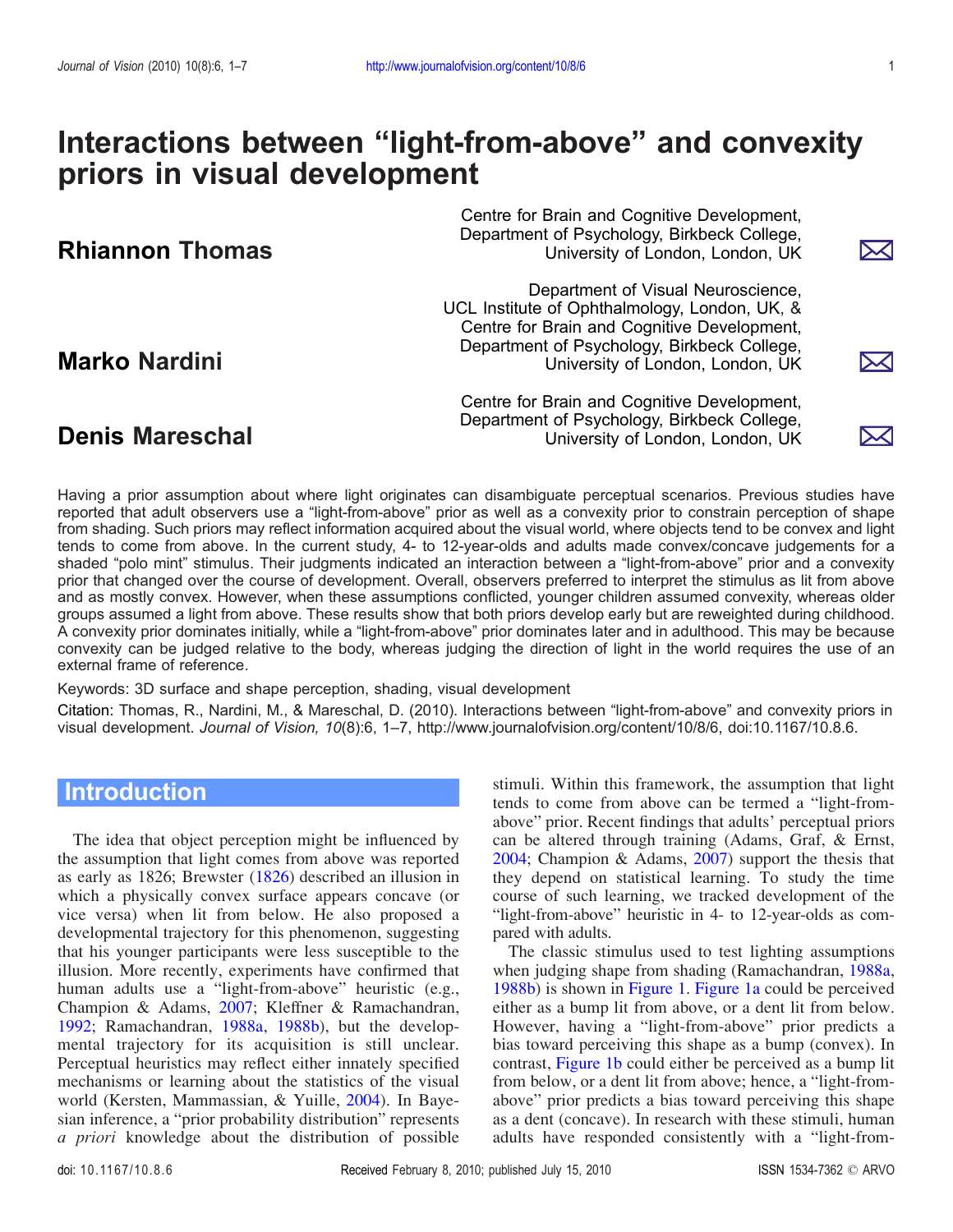<span id="page-1-0"></span>

Figure 1. Examples of the classic bump/dent stimuli used to test lighting assumptions when judging shape from shading, with shading orientations (a)  $0^\circ$  and (b) 180 $^\circ$  from the vertical.

above" prior (Champion & Adams, [2007](#page-6-0); Kleffner & Ramachandran, [1992](#page-6-0); Ramachandran, [1988a](#page-6-0), [1988b](#page-6-0)). In addition, human adults respond more quickly to convex than to concave scenes, suggesting that they also have a weaker convexity prior biasing them to perceive shapes as convex rather than concave (Kleffner & Ramachandran, [1992\)](#page-6-0).

Research is emerging which suggests that there might actually be a "light-from-above-left" heuristic (e.g., Mamassian & Goutcher, [2001](#page-6-0); McManus, Buckman, & Woolley, [2004;](#page-6-0) Sun & Perona, [1998](#page-6-0)). Gerardin, de Montalembert, and Mamassian [\(2007](#page-6-0)) used a novel stimulus ("polo-mint," [Figure 3](#page-3-0)) to investigate this possibility. Their "polo-mint" stimuli provide a compelling percept of 3D shape from shading and are not as easily reversible as the classic stimulus. When participants viewed these stimuli lit from 45 degrees to the left of vertical, they were more likely to respond as if the shape were lit from above than when they viewed the same stimuli lit from 45 degrees to the right. When stimuli were extremely blurred participants stopped responding differently to stimuli lit from left vs. right and instead showed a bias toward seeing most of the shape as convex.

Some studies have examined the development of priors constraining perception of shape from shading. Granrud, Yonas, and Opland [\(1985\)](#page-6-0) found that 7-month-olds reached preferentially both for an actual convexity (where shape was indicated by both shading and binocular disparity) and for an image shaded to appear convex viewed monocularly (no binocular disparity). No reaching preference was shown when a flat image shaded to appear convex was viewed binocularly; this suggests that the shape information obtained from binocular disparity overrode the shape information available from shading. Five-month-olds only showed a preference when shading and binocular disparities both depicted a convexity. This suggests that from 7 months of age infants can perceive shape from shading. However, this experiment does not provide us with conclusive evidence that children have a "light-from-above" prior as the experiment was lit from above; hence, children could have used this explicit cue to lighting rather than relying on their own prior knowledge. Yonas, Kuskowski, and Sternfels [\(1979\)](#page-6-0) found that children from 4 years of age tend to act as if objects are lit from above with respect to the orientation of their own bodies. Yonas et al. found that while explicit lighting cues and the gravitational frame of reference played a role in the way shading was interpreted, these cues were dominated by an egocentric frame of reference until around the age of seven. Finally, Stone and Pascalis [\(2009](#page-6-0)) presented children aged 7 to 11 with shaded images of geometric or natural shapes that could be perceived as either convex or concave, depending on assumed light direction. The youngest children tested (7-year-olds) assumed a light from above significantly more often than chance, and linear regression showed that the rate of responses assuming light from above increased with age.

Thus, although substantial work has been conducted into the "light-from-above" and convexity priors, no detailed comparison of their developmental trajectories has been established. The current study therefore investigated development of both "light-from-above" and convexity priors at ages 4 to 12 years, comparing performance with adults on the same task. Participants' lighting and convexity priors were examined using Gerardin et al.'s ([2007\)](#page-6-0) "polo-mint" stimuli.

## Method

#### **Participants**

Participants ranged in age from 4 to 22 years. For some aspects of analysis, participants were divided into the following age groups; 4- to 5-year-olds ( $n = 7$ , mean = 4.9,  $SD = 0.5$  years), 6- to 8-year-olds ( $n = 17$ , mean = 7.4,  $SD = 0.8$  years), 9- to 12-year-olds (*n* = 16, mean = 10.2,  $SD = 1.0$  years), and adults ( $n = 11$ , mean = 21.1,  $SD =$ 1.8 years). Adult participants were recruited through word of mouth. Children were recruited from a database of volunteers. One participant (male, aged 7 years) was excluded from analysis as he gave the same response on every trial. All participants completed a control condition (see [Footnote 1](#page-5-0)) before participating in the task.

#### **Materials**

The experiment was conducted in a room dimly lit using two 5-LED lights attached to the walls in front and behind the participant, in line with their mid-line, at a height of 1.34 m. These ensured that lighting in the room was not in any of the directions simulated within the study. Experimental stimuli were presented in E-Prime, on a Hewlett Packard G6000 notebook with a TFT screen with resolution  $800 \times 600$  and 32-bit-color, refreshed at 60 Hz. The luminance of the three levels of gray used in the stimuli (see [Figure 2\)](#page-2-0) were 4, 23, and 43 cd/m<sup>2</sup>. Participants viewed stimuli from a comfortable distance of approximately 40 cm. The images presented (see [Figure 2](#page-2-0))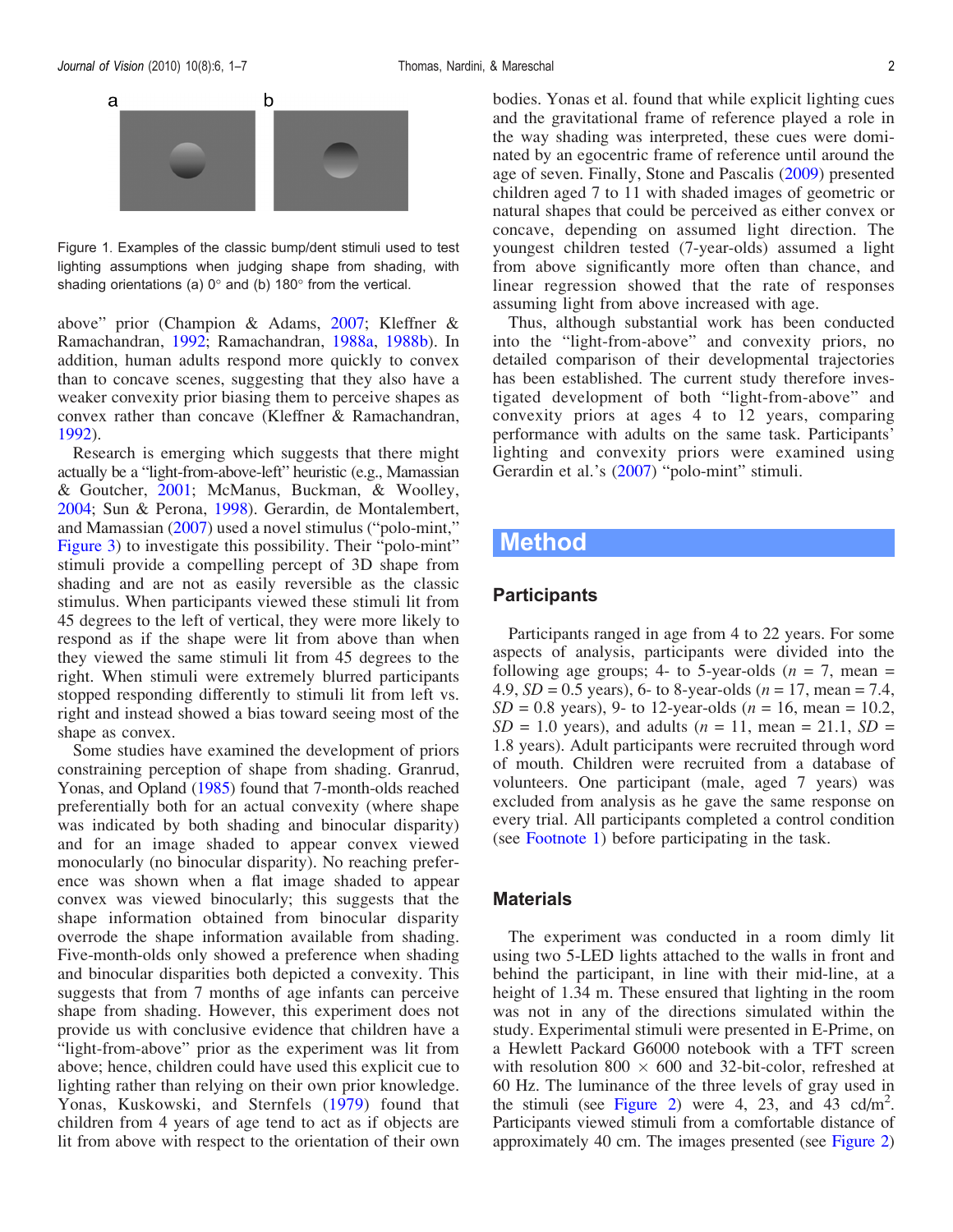<span id="page-2-0"></span>

| 'Light-from-above' and<br>'convexity' assumptions | Consistent | Conflicting | Consistent | Conflicting |
|---------------------------------------------------|------------|-------------|------------|-------------|
| Side of light if above:                           | Left       | Left        | Right      | Right       |

Figure 2. Examples of the "Polo-mint" stimuli used. If an "above" light source is assumed then the stimuli show, from left to right, a mainly convex stimulus (i.e., with many raised pieces) lit from above-left, a mainly concave stimulus (i.e., with only one raised piece) lit from above-left, a mainly convex stimulus lit from above-right, and a mainly concave stimulus lit from above-right. Alternatively, if a "below" light source is assumed, then "mainly convex" items lit from above-left become "mainly concave" items lit from below-right and so on. Participants' judgements of whether few or many segments are raised therefore show their assumptions about light direction and convexity. Stimuli 1 and 3 could be both convex and lit from above, and therefore these assumptions are consistent with each other. In stimuli 2 and 4, "convexity" and "above" assumptions conflict in that both cannot be true at the same time. Images taken from Gerardin et al. ([2007](#page-6-0)).

were those devised by Gerardin et al. [\(2007](#page-6-0)) and details of their composition can be found in that paper. Each image represents a complex shaded figure with eight segments, one of which appears either convex or concave relative to the rest. Each image is ambiguous in having two interpretations in terms of light direction and convexity. For example, the first stimulus in Figure 2 can be interpreted either as a mostly convex figure lit from above-left, or a mostly concave figure lit from below-right. Gerardin et al. investigated the effects of different levels of blur on shape judgments with these stimuli. To shorten the procedure, we used a single, intermediate level of blur throughout, a Gaussian filter with standard deviation 4 pixels.

The stimuli were 7.8 cm wide, taking up 11.1 degrees of viewing angle at distance 40 cm. The visual aid used was a three-dimensional model made from Styrofoam with a depth of 0.5 cm and a diameter of 10 cm. This model closely resembled the computer generated polo mint stimuli (Figure 2). The model had eight removable segments and was used to illustrate the idea that either one segment would be present or all but one segment would be present. This model was manipulated and seen from multiple angles so that its shape was apparent from many cues not present in the experimental stimulus (e.g., stereo disparity, motion, perspective, touch). This model did not mimic the shading found in the test stimuli as the odd segment was removed or was the only segment present rather than being at a different height to the other segments.

#### Procedure

For the main task, grayscale "polo-mint" stimuli (Figure 2) were presented and participants judged whether they perceived one or many raised segments. There were up to 96 trials: 8 segments  $\times$  2 consistency conditions  $\times$ 2 lighting directions (total 32 trials)  $\times$  up to 3 repetitions (see Figure 2), with a break after every repetition. Participants reported whether there appeared to be few raised pieces (i.e., the figure is mostly concave) or many raised pieces (i.e., the figure is mostly convex). These responses were scored in terms of whether the assumed light direction was from above or from below. In a 2  $\times$ 2 design, the four stimuli we used (Figure 2) varied (1) whether "light-from-above" and "convexity" assumptions are consistent with each other (i.e., whether both could be true at the same time) or not and (2) if the light is assumed to come from above, it comes from above-left or above-right. When "light-from-above" and "convexity" assumptions are consistent, having either or both assumptions predicts responding as if the light is coming from above. When these assumptions are inconsistent, observers must choose between them: either the stimulus is lit from above, but not convex, or the stimulus is convex, but not lit from above. By analyzing performance with respect to these factors, we assessed how convexity and lightfrom-above priors interact in development, and whether there is any difference in stimuli lit from the left vs. right.

Participants were encouraged to complete as many repetitions as possible—all but three (two in the 4- to 5-year group, one in the 6- to 8-year group) completed all three. Participants also completed a control condition, which confirmed that all age groups correctly interpreted the instruction to judge whether one or many pieces of a circle are presented.<sup>[1](#page-5-0)</sup>

Children were told that they would earn a sticker if they concentrated on the task. Children aged below 6 years responded verbally and the experimenter entered their responses. Older children and adults responded using the left and right mouse keys to enter their response (left response indicated one piece raised, i.e., mostly concave). Images were presented until a response was made, with no limit to the response time available. We used an unlimited duration of presentation as during piloting with short display durations younger children reported not seeing any three-dimensional shape on a large proportion of trials.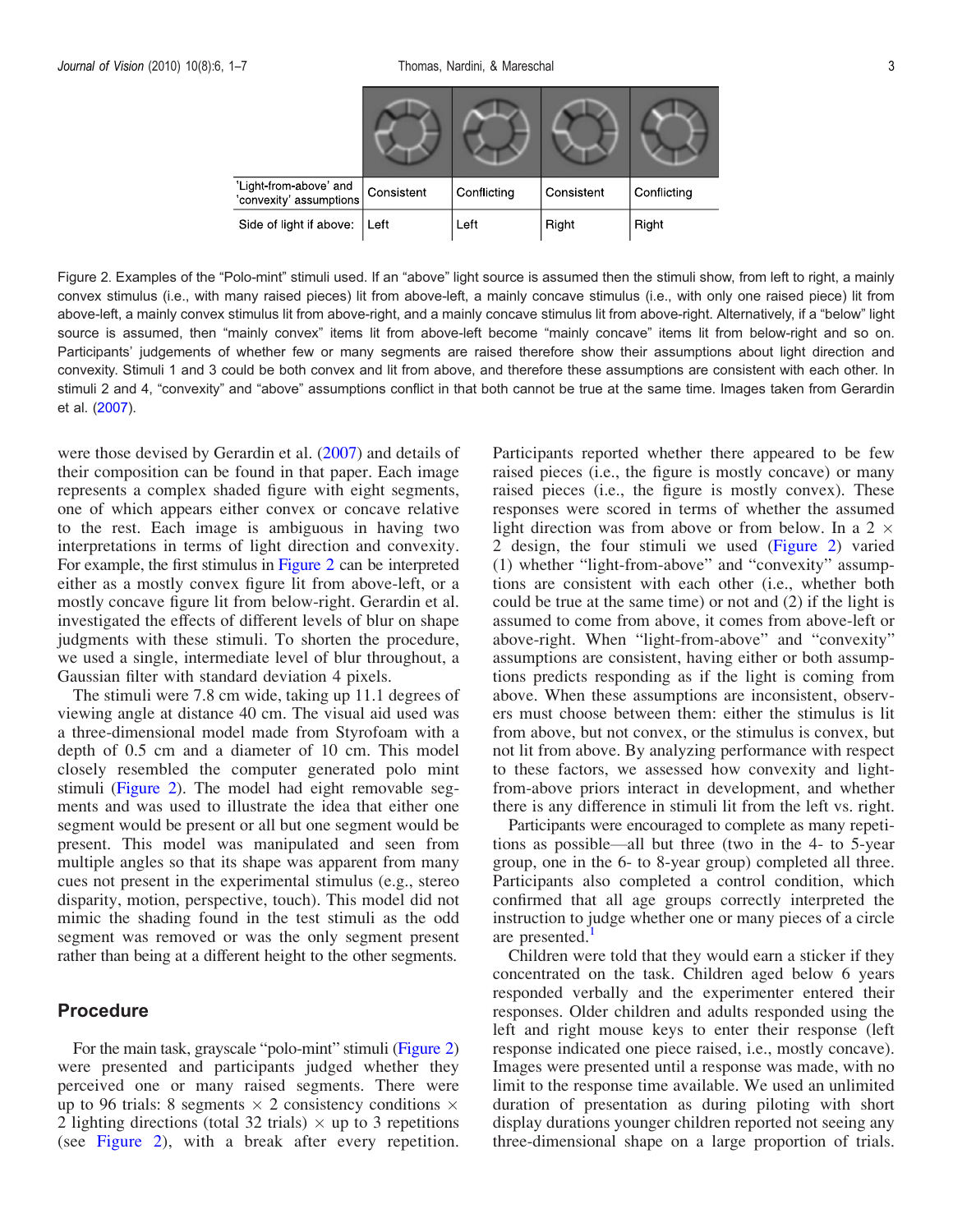<span id="page-3-0"></span>This is likely to reflect slower processing of shape from shading in young children which would make it difficult to equate viewing times across participants of differing ages. An unlimited viewing duration avoided this difficulty. The experimenter sat behind the screen and was not aware of the stimulus being presented.

# **Results**

To test for changes with age in any overall "light-fromabove" bias, we examined the percentage of responses made as though stimuli were lit from above across all conditions of the "polo-mint" stimulus. Figure 3 plots individual percentages by age for children and adults. The majority of participants responded as though most stimuli were lit from above. The rate of responses consistent with light from above increased with age in the child group: a linear regression showed a significant increase with age (Figure 3);  $r^2 = 0.262$ ,  $F(1, 39) = 13.47$ ,  $p = 0.001$ . Points lying outside the two horizontal lines in [Figure 4](#page-4-0) correspond to participants whose responses differed significantly from chance (50%) on binomial test. The majority showed a statistically significant bias for perceiving the

stimuli as lit from above, in proportions increasing with age. Although some participants, particularly younger ones, showed no statistically significant bias for perceiving the items as lit from above, only one participant performed outside of the chance levels as though they perceived the stimuli as consistently lit from below.

To examine interactions between light direction and convexity, participants were divided into age groups as described above and performance was compared across the four trial types (see [Figure 2\)](#page-2-0). [Figure 4](#page-4-0) shows the mean percentage of responses made as though the stimuli were lit from above for each trial type plotted by age group. When "light-from-above" and "convexity" assumptions were consistent, all age groups responded as though the stimuli were lit from above. When "light-from-above" and "convexity" assumptions conflicted, the percentage of responses given as though stimuli were lit from above increased with age, particularly for stimuli lit from "aboveleft." All but the youngest group responded consistently with a "light-from-above" assumption more often given stimuli lit from "above-left" than from "above-right." The youngest group responded consistently as if conflicting stimuli were lit from below, i.e., they interpreted them as convex, even though this entailed assuming that the light was from below.



Figure 3. Scatter plot showing total percentage of responses made as though stimuli were lit from above by age. Lines of best fit have been plotted separately for children and adults. For participants who completed all trials (filled symbols), values falling outside the interval indicated by the two horizontal lines differ significantly from chance at the 5% level on binomial test. For participants who did not complete all trials ( $n = 3$ , open symbols), lines corresponding to significant difference from chance (not shown) are wider than those shown. Therefore, none of these participants scored outside the chance range.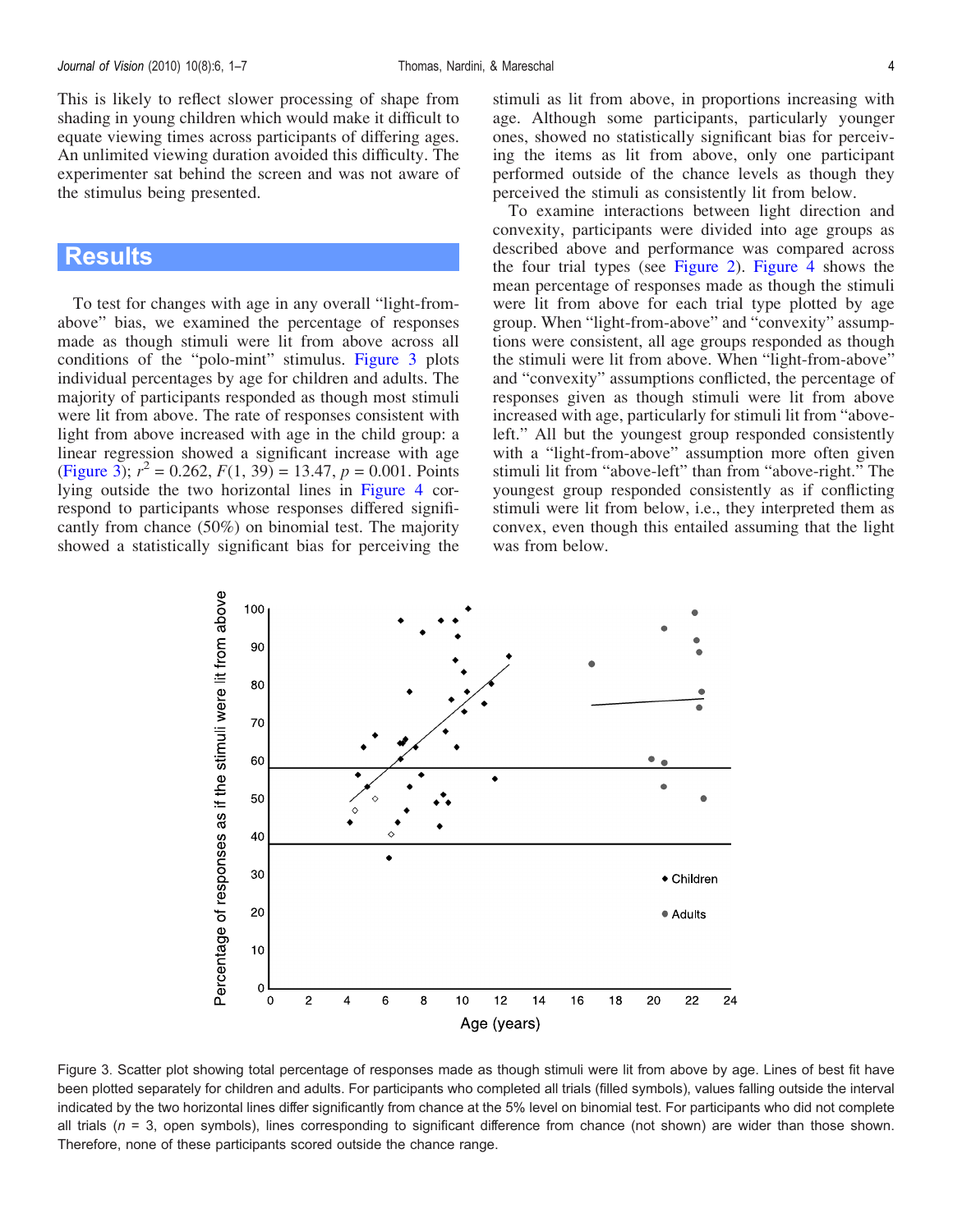<span id="page-4-0"></span>

Figure 4. Mean  $\pm$  SEM percentages of trials on which participants responded as though the stimulus was lit from above by age group, consistency between assumptions, and light direction.

An ANOVA was performed on the data in Figure 4  $(n = 51)$  with Assumption consistency (consistent vs. conflicting) and Light direction (left if above vs. right if above) as within-subjects factors and Age as a betweensubjects factor. There was a main effect of *Light direction* on the number of responses made as though the stimuli were lit from above; overall, participants were more likely to respond as though stimuli were lit from above when the "above" interpretation entailed above-left light than when it entailed above-right light,  $F(1, 47) = 23.66$ ,  $p \leq$ 0.001. There was also a main effect of Assumption consistency on the number of responses made as though the stimuli were lit from above; overall, participants were more likely to respond as though the stimuli were lit from above when this was also consistent with interpreting the majority of the polo-mint as convex,  $F(1, 47) = 46.68$ ,  $p < 0.001$ . There was a main effect of Age, with the number of trials on which participants responded as though the stimulus was lit from above increasing with age,  $F(3, 47) = 4.29$ ,  $p = 0.009$ . There was a significant interaction between Light direction and Age,  $F(3, 47) = 8.91$   $p < 0.001$ ; the increase in responses consistent with a "light-from-above" assumption was greater for trials on which the "above" interpretation entailed light from "above-left" than "above-right" (Figure 4). There was also a significant interaction between Assumption consistency and *Light direction*,  $F(1, 47) = 18.64$ ,  $p < 0.001$ ; overall, participants responded most consistently with a "light-from-above" assumption in the condition in which stimuli could be interpreted as both lit from the above-left and mainly convex (i.e., the first condition plotted at each age in [Figure 3\)](#page-3-0). The interaction between Assumption *consistency* and *Age* was not significant,  $F(3, 47) = 2.18$ ,  $p = 0.103$ . There was a significant three-way interaction,

 $F(3, 47) = 3.32, p = 0.028$ . One way to describe this interaction is that while judgements for stimuli in which "light-from-above" and convexity assumptions were consistent changed relatively little over development (they tended to be perceived as lit from above, with some preference for above-left-lit stimuli emerging with age), judgements for stimuli in which these assumptions were inconsistent changed from an early assumption that they were lit from below and convex at 4 to 5 years to a later assumption that they were lit from above when the light could be interpreted as above-left, but not above-right.

In sum, these results showed that convexity and "lightfrom-above" assumptions interact and that this interaction changes in development. An early tendency to interpret stimuli as convex (even when this requires an assumption that the light is coming from below) was supplanted by a later tendency to prefer a concave interpretation when this meant assuming a light from above, as long as the light is "above-left." A preference for convexity remained in adults given instances of conflict where the observer had to choose between a convex interpretation with "belowleft" lighting or a concave interpretation with "aboveright" lighting.

### **Discussion**

The majority of participants responded to the polo-mint stimuli as if they were lit from above. Most of those who did not show this pattern were within chance intervals. Only one participant showed a pattern of responses that differed significantly from chance and was consistent with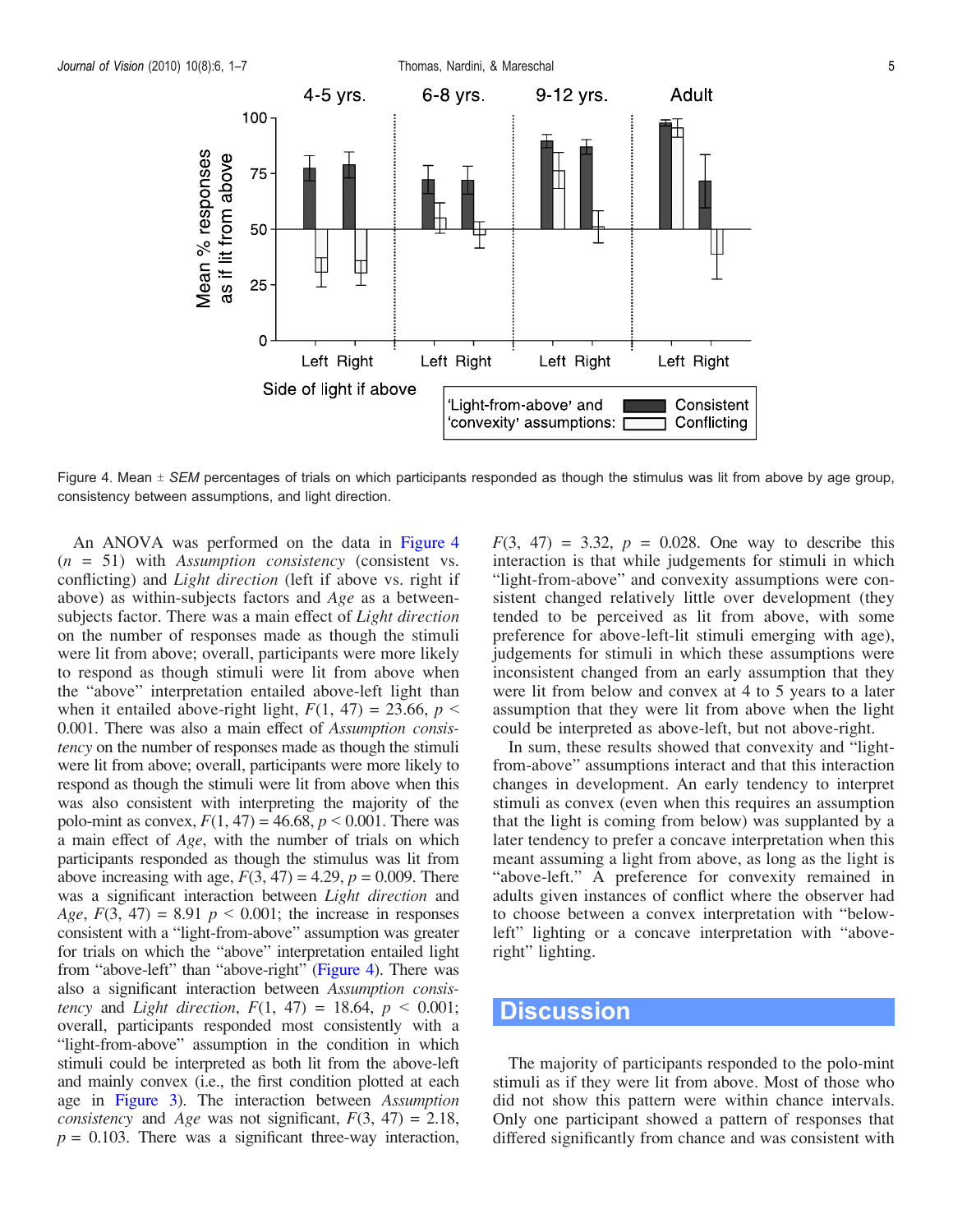<span id="page-5-0"></span>the assumption that the stimuli were lit from below. This is in agreement with previous findings (e.g., Ramachandran, [1988a](#page-6-0), [1988b\)](#page-6-0).

Analysis of conditions by Assumption consistency and Light direction factors showed several overall biases and developmental changes. Both factors influenced judgements; overall, stimuli were most likely to be perceived as lit from above when this was consistent with them being convex, rather than inconsistent, and when the direction of light could be interpreted as above-left rather than aboveright. However, these effects changed with age. Most significantly, the way in which conflicts between "lightfrom-above" and convexity assumptions were resolved changed. The youngest group resolved such conflicts by assuming convexity, and disregarding whether this would entail light from above or below. By adulthood, this was replaced by a response also taking left vs. right direction into account. When light from above and convexity assumptions conflicted, adults favored a light-fromabove-left interpretation over convexity but favored convexity over light-from-above-right. Our adult data are consistent with the results reported by Gerardin et al. ([2007\)](#page-6-0), which indicates that despite unlimited viewing duration our participants still experienced the polo-mint stimuli in the same manner.

The youngest children's persistent assumption of convexity could be likened to the widely reported "hollow-mask" illusion (e.g., Gregory, [1997](#page-6-0)) in which a concave mask lit from above is perceived as a convex mask lit from below. In this illusion, prior knowledge of faces' convexity appears to dominate over any knowledge that light tends to come from above. It seems that the youngest children in the present study made a similar assumption of convexity even for simple non-face stimuli. Adults' convexity assumption for faces, evident in the "hollow mask" illusion, could result from gradual narrowing of an early developing broad assumption that all shapes tend to be convex.

In children, we found a significant overall increase with age in the proportion of trials interpreted as though the stimulus was lit from above. This suggests that the "lightfrom-above" prior is developing across this time period. We also found that, overall, participants were more likely to respond as though the "polo-mint" stimuli were lit from above when this entailed light from above-left than light from above-right, with this effect getting stronger with increasing age.

As yet there is no satisfactory explanation for why observers might have a leftward bias in their assumed lighting position or why stimuli such as the polo-mint stimuli might be perceived differently given light from above-left compared with above-right. In various studies factors such as handedness (Sun & Perona, [1998](#page-6-0)), headtilt (McManus et al., [2004\)](#page-6-0) and cerebral lateralization (Mamassian & Goutcher, [2001\)](#page-6-0) have been found to relate to bias in lighting assumption. Other potential avenues for future developmental research include studying differences in visual scanning or cultural differences.

We found an interaction between convexity and lightfrom-above priors, which changed with age. While younger participants relied on a convexity prior (even when this conflicted with a light-from-above assumption), with increasing age participants began to overcome this bias in favor of a light-from-above assumption, but only in instances when the light can be interpreted as above-left, and not above-right. In older participants, an above-left bias strongly dominates over a convexity bias; however, there is no similarly strong above-right bias.

In summary, this research has brought us a step closer to discovering when and how convexity and "light-fromabove" priors emerge. It seems that 4-years-olds are biased toward perceiving all stimuli as convex, but a stronger light from above (left) bias comes to dominate over the convexity bias, although it continues to have an effect and may remain strong for particular stimuli (e.g., the hollow mask). From a very young age, infants explore objects tactually (particularly with their mouths, e.g., Rochat, [1983\)](#page-6-0) and hence have experience of convexity. Meanwhile, light may be a less salient cue while vision is developing, and in addition light does not come from a consistent direction relative to one's own body (which is the frame of reference used in judging shape from shading until around 7 years of age; Yonas et al., [1979](#page-6-0)) until children are able to walk. The need to calculate light direction using an external frame of reference could prevent children from acquiring a stable "light-fromabove" assumption until later in development.

# Acknowledgments

Many thanks to all the adult participants, child participants, and parents who made this research possible. Supported by the UK Economic and Social Research Council grant RES-062-23-0819 and studentship to R.T.

Commercial relationships: none.

Corresponding author: Rhiannon Thomas.

Email: rhiannonlthomas@googlemail.com.

Address: Department of Psychology, Centre for Brain and Cognitive Development, Birkbeck College, University of London, Henry Wellcome Building Malet Street, London WC1E 7HX, UK.

#### Footnote

<sup>1</sup>Participants completed 16 trials in which they judged whether a circle divided into 8 segments (like the polomint) had many segments or only one segment colored yellow. Four- to five-year-olds answered correctly on 98% of trials; 6- to 8-year-olds answered correctly on 97% of trials; 9- to 12-year-olds answered correctly on 94% of